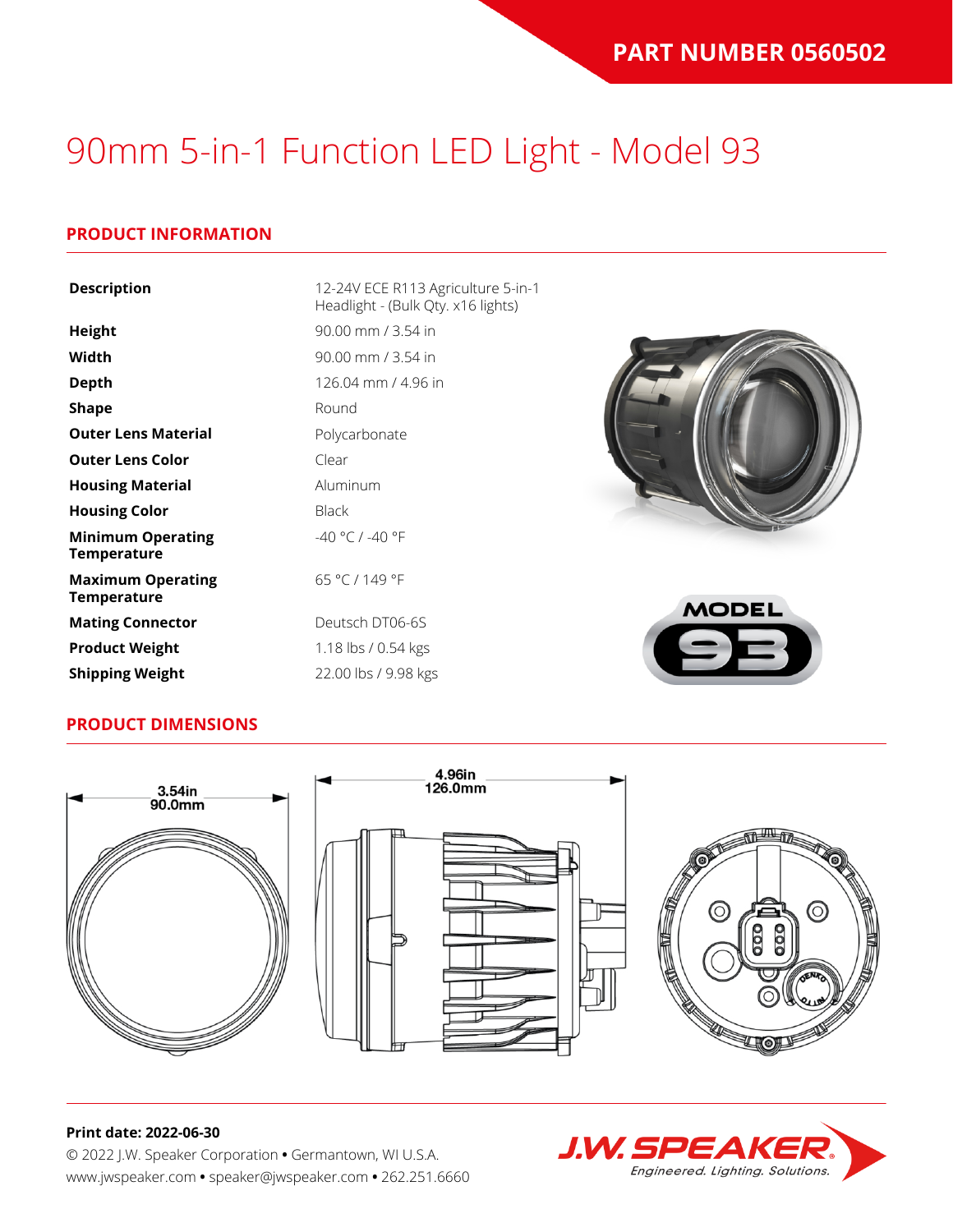## **ELECTRICAL SPECIFICATIONS**

| <b>Input Voltage</b>              | 12V DC                                                                                                                                                                                                                                                                                    |  |  |  |
|-----------------------------------|-------------------------------------------------------------------------------------------------------------------------------------------------------------------------------------------------------------------------------------------------------------------------------------------|--|--|--|
| <b>Operating Voltage</b>          | 9-16V DC                                                                                                                                                                                                                                                                                  |  |  |  |
| <b>Transient Spike Protection</b> | 150V Peak @ 1 HZ-100 Pulses                                                                                                                                                                                                                                                               |  |  |  |
| <b>Yellow Wire</b>                | Low Beam                                                                                                                                                                                                                                                                                  |  |  |  |
| <b>Red Wire</b>                   | Front Position                                                                                                                                                                                                                                                                            |  |  |  |
| <b>Orange Wire</b>                | DI                                                                                                                                                                                                                                                                                        |  |  |  |
| <b>Blue Wire</b>                  | DRL                                                                                                                                                                                                                                                                                       |  |  |  |
| <b>Black Wire</b>                 | Ground                                                                                                                                                                                                                                                                                    |  |  |  |
| <b>White Wire</b>                 | High Beam                                                                                                                                                                                                                                                                                 |  |  |  |
| <b>Current Draw</b>               | 1.35A @ 12V DC (Low Beam)<br>1.96A @ 12V DC (High Beam)<br>0.111A @ 12V DC (Front Position)<br>1.33A @ 12V DC (DRL)<br>1.11A @ 12V DC (DI)<br>0.701A @ 24V DC (Low Beam)<br>1.03A @ 24V DC (High Beam)<br>0.071A @ 24V DC (Front Position)<br>0.700A @ 24V DC (DRL)<br>0.591A @ 24VDC(DI) |  |  |  |

#### **REGULATORY STANDARDS COMPLIANCE**



Buy America Standards ECE Reg 10 ECE Reg 148 - 1b ECE Reg 148 - A ECE Reg 148 - RL ECE Reg 149 - WC-DS ECE Reg 149 - WR-DS Eco Friendly IEC IP67 IEC IP69K Tested to ECE Reg. 10 (Radiated Emissions only)

**Print date: 2022-06-30** © 2022 J.W. Speaker Corporation **•** Germantown, WI U.S.A. www.jwspeaker.com **•** speaker@jwspeaker.com **•** 262.251.6660

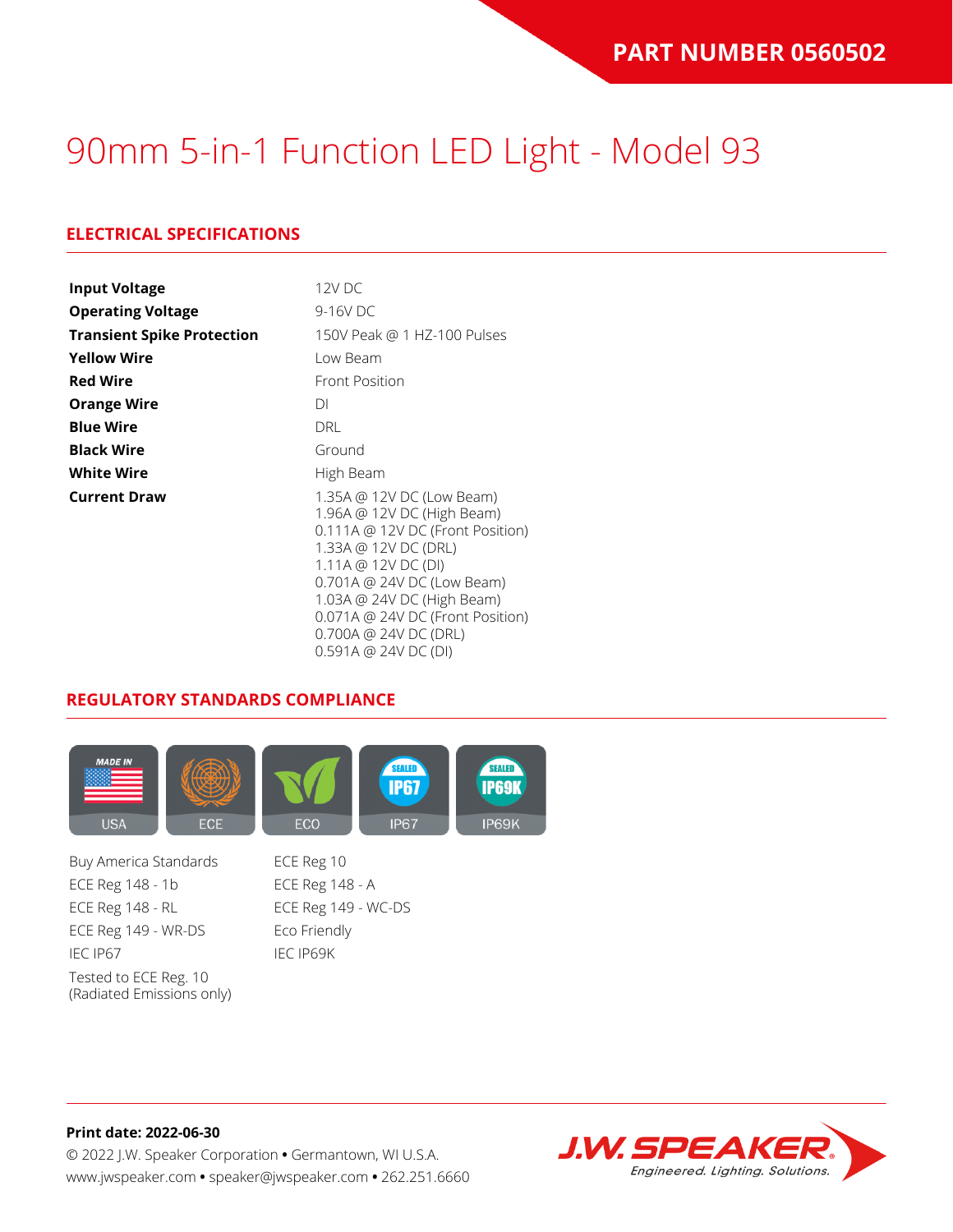### **PHOTOMETRIC SPECIFICATIONS**

| <b>Raw Lumen Output</b><br><b>Effective Lumen</b> | 1827(High Beam), 1325(Low Beam)<br>683(High Beam), 495(Low Beam)                   |                 | 240m |                                       |      | Symmetric High Beam (0.75m high at 0°) |  |
|---------------------------------------------------|------------------------------------------------------------------------------------|-----------------|------|---------------------------------------|------|----------------------------------------|--|
| Output                                            |                                                                                    | $10 +$ Lux      | 120m |                                       |      |                                        |  |
| <b>Candela Output</b>                             | 44,000(High Beam), 23,000(Low<br>Beam)                                             | 1 Lux           | 0m   |                                       |      |                                        |  |
| <b>Nominal LED Color</b><br><b>Temperature</b>    | 5665 K                                                                             |                 | 120m |                                       |      |                                        |  |
| <b>Beam Pattern(s)</b>                            | Forward Lighting - Daytime                                                         | <b>0.25 Lux</b> |      |                                       |      |                                        |  |
|                                                   | Running Light<br>Forward Lighting - High Beam (ECE)<br>Forward Lighting - Low Beam |                 | 240m | 200m                                  | 400m | 600m                                   |  |
|                                                   | (DOT/ECE)<br>Signalization - Front Position                                        |                 | 240m | Symmetric Low Beam (0.75m high at 0°) |      |                                        |  |
|                                                   | Signalization - Turn (Front)                                                       |                 |      |                                       |      |                                        |  |
|                                                   |                                                                                    | $10 +$ Lux      | 120m |                                       |      |                                        |  |
|                                                   |                                                                                    | 1 Lux           | 0m   |                                       |      |                                        |  |

120m

240m

200m

400m

600m

0.25 Lux

#### **APPLICATIONS**



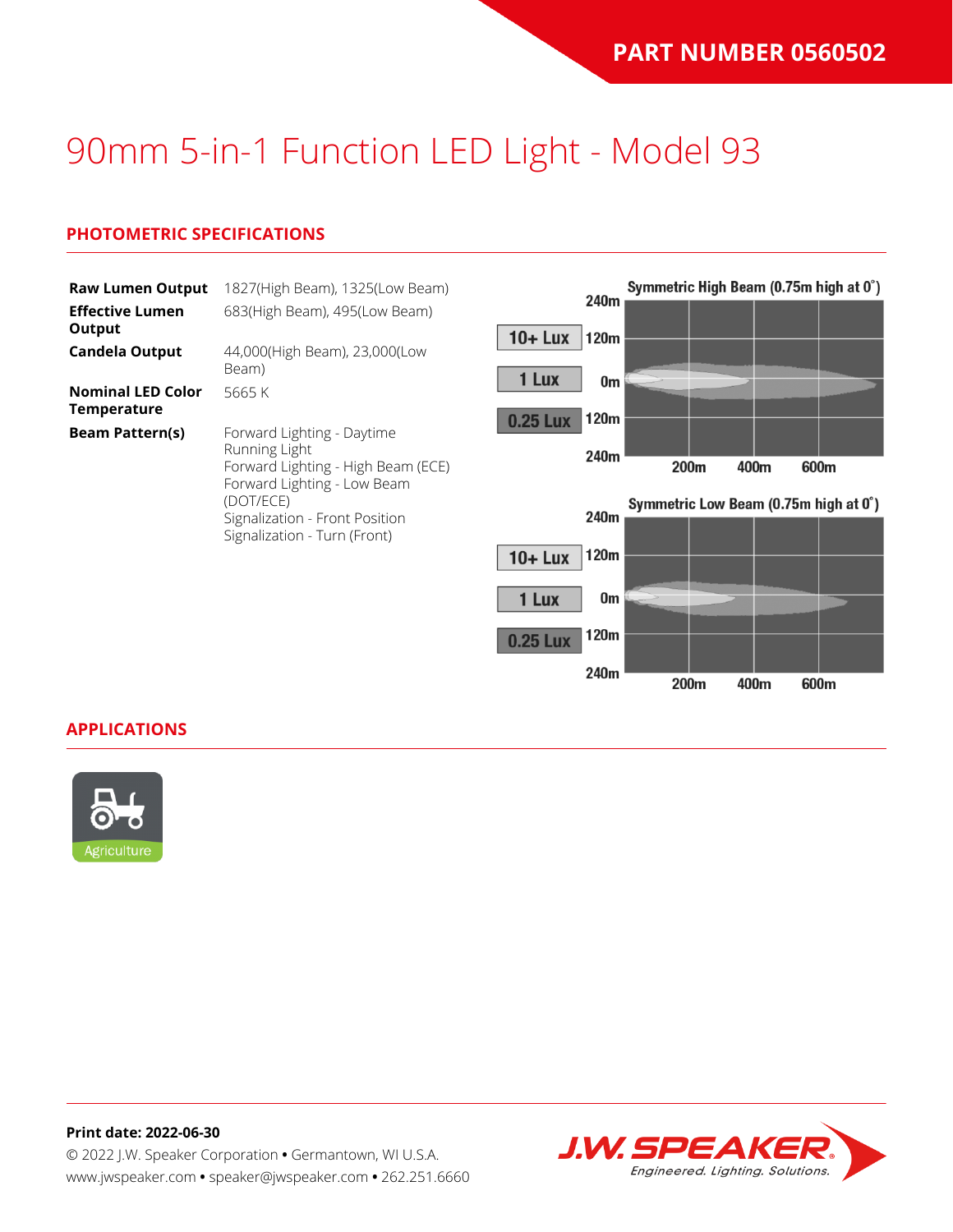## **ADDITIONAL INFORMATION**

3-point Mount for 1.5mm Mounting Frame is applicable for

- PN 0554381
- PN 0553071
- PN 0553091
- PN 0553101
- PN 0553081
- PN 0556701 • PN 0347941

3-point Mount for 3mm Mounting Frame is applicable for

– • All Model 93 Lighting Options

#### **PRODUCT WARNINGS**

For California residents:

**WARNING:** Cancer and reproductive harm - [www.P65Warnings.ca.gov](https://www.p65warnings.ca.gov/).

**AVERTISSEMENT:** Cancer et effet nocif sur la reproduction - [www.P65Warnings.ca.gov.](https://www.p65warnings.ca.gov/)

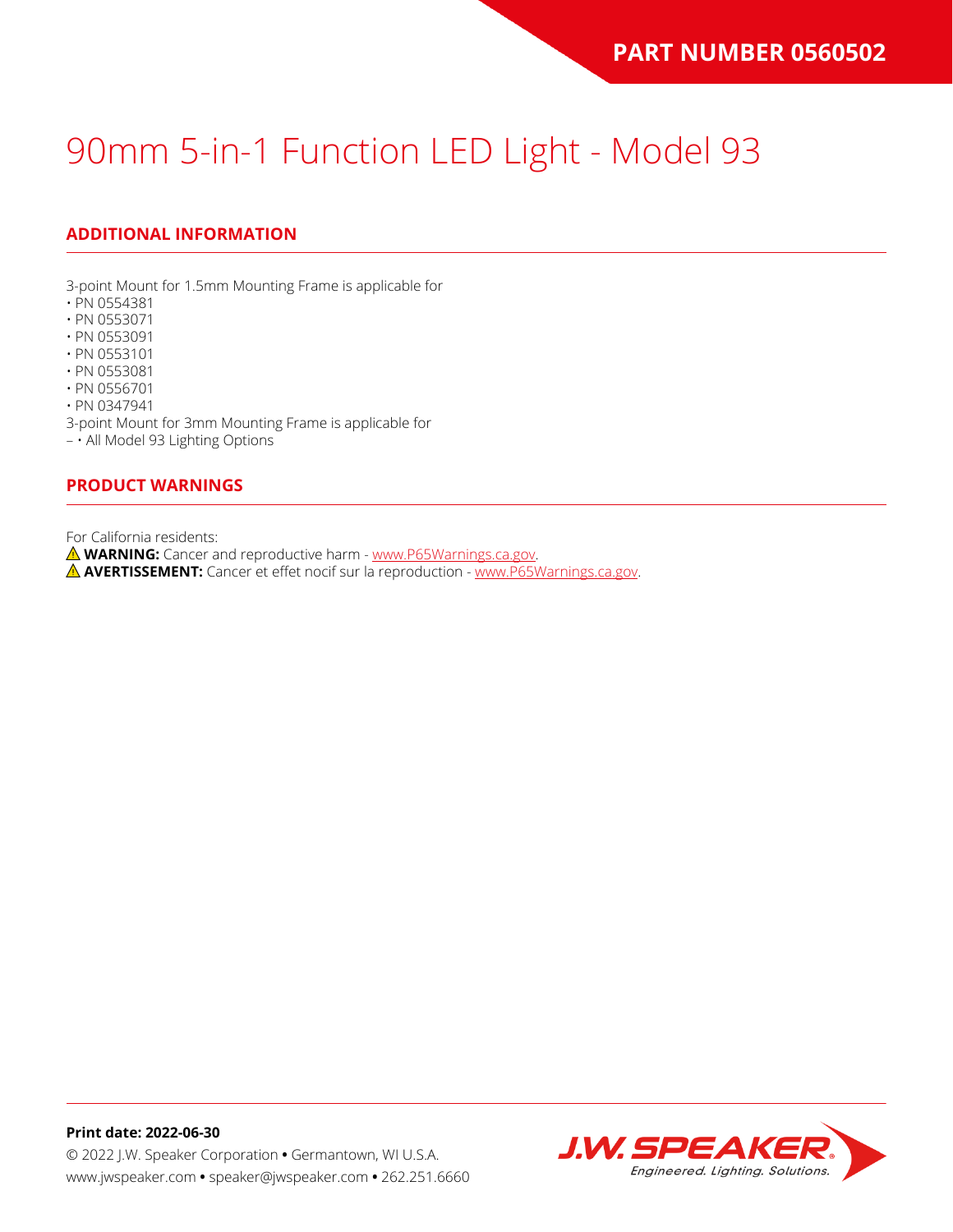### **ACCESSORIES**



**[Part Number](https://www.jwspeaker.com/products/90mm-headlights-model-93/8001211/) [8001211](https://www.jwspeaker.com/products/90mm-headlights-model-93/8001211/)** Motorcycle Bar Mount Kit with Wiring Harness, Large



**[Part Number](https://www.jwspeaker.com/products/90mm-headlights-model-93/8001221/) [8001221](https://www.jwspeaker.com/products/90mm-headlights-model-93/8001221/)** Motorcycle Bar Mount Kit with Wiring Harness, Small



**[Part Number](https://www.jwspeaker.com/products/90mm-headlights-model-93/8001461/) [8001461](https://www.jwspeaker.com/products/90mm-headlights-model-93/8001461/)** 90mm Light 3-Point Mount for 1.5mm Mounting Frame



**[Part Number](https://www.jwspeaker.com/products/90mm-headlights-model-93/8001471/) [8001471](https://www.jwspeaker.com/products/90mm-headlights-model-93/8001471/)** 90mm Light 3-Point Mount for 3mm Mounting Frame



**[Part Number](https://www.jwspeaker.com/products/90mm-headlights-model-93/8001601/) [8001601](https://www.jwspeaker.com/products/90mm-headlights-model-93/8001601/)** Pedestal Mounting Bracket for Model 93 Single Lamp



**[Part Number](https://www.jwspeaker.com/products/90mm-headlights-model-93/8001621/) [8001621](https://www.jwspeaker.com/products/90mm-headlights-model-93/8001621/)**

Double Lamp

Pedestal Mounting



**[Part Number](https://www.jwspeaker.com/?post_type=part&p=26513&preview=true) [0700001](https://www.jwspeaker.com/?post_type=part&p=26513&preview=true)** Bracket for Model 93 Motorcycle Bar Mount Kit, 20-24mm



**[Part Number](https://www.jwspeaker.com/?post_type=part&p=26512&preview=true) [0700011](https://www.jwspeaker.com/?post_type=part&p=26512&preview=true)** Motorcycle Bar Mount Kit, 25-29mm